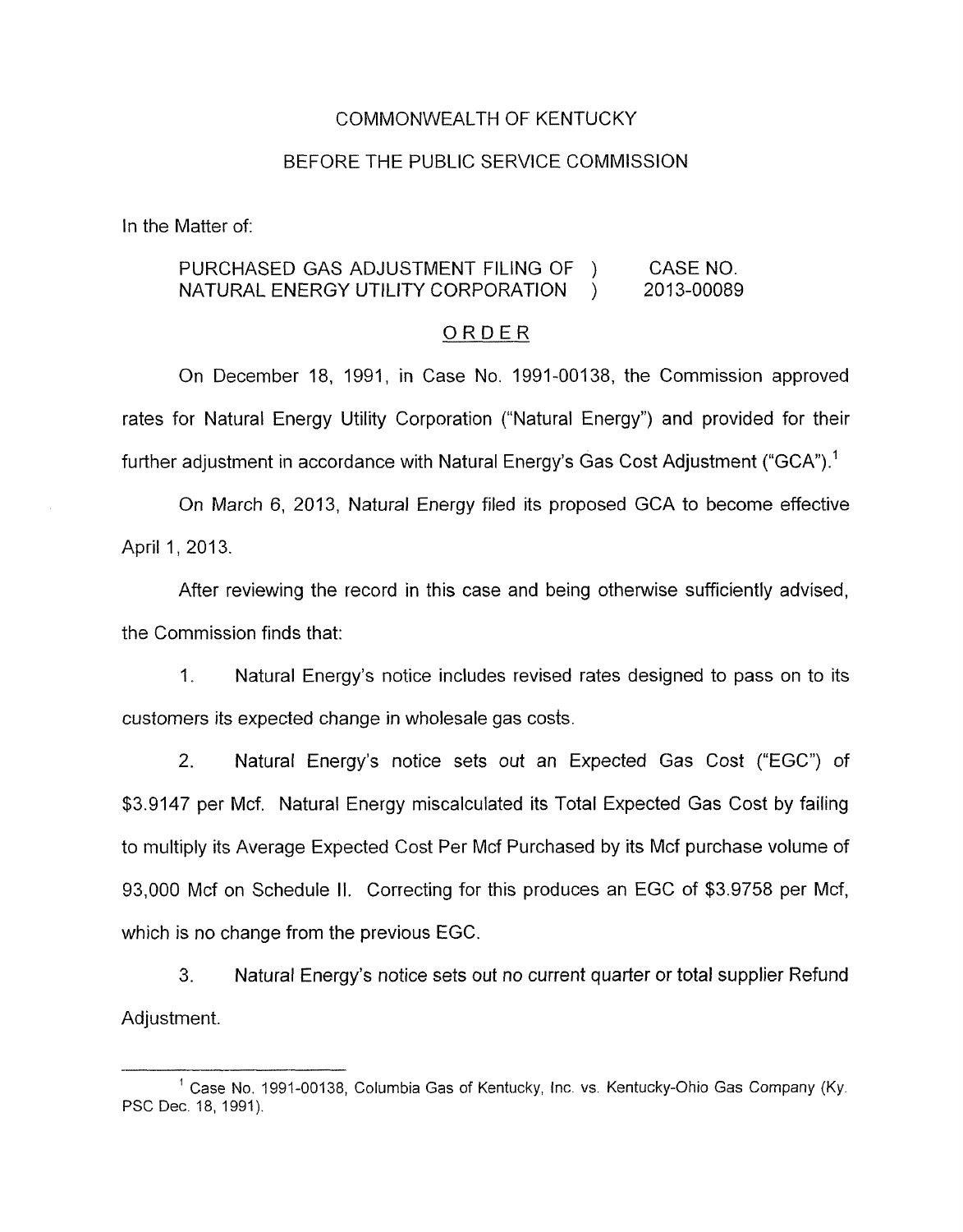**4.** Natural Energy's notice sets out a current quarter Actual Adjustment ("AA'') of \$.I198 per Mcf. Natural Energy miscalculated its current quarter AA by dividing the Total Cost Difference by 12 months Mcf purchases instead of Sales for 12 Months ended December 2012 on Schedule IV. Correcting this produces a current quarter AA of \$.I217 per Mcf. Natural Energy's total AA is (\$.1423) per Mcf, which is an increase of \$.3152 per Mcf from the previous total AA of (\$.4575) per Mcf.

5. Natural Energy's GCA is \$3.8335 per Mcf, which is an increase of \$.3152 per Mcf from the previous GCA of \$3.5183 per Mcf.

6. The rates in the Appendix to this Order are fair, just, and reasonable and should be approved for service rendered by Natural Energy on and after April 5, 2013. Natural Energy did not file its application with the 30 days' notice required for its increase in rates to be effective April 1, 2013.

IT IS THEREFORE ORDERED that:

1. The rates proposed by Natural Energy are denied.

2. The rates in the Appendix, attached hereto and incorporated herein, are approved for service rendered on and after April 5,2013.

3. Within 20 days of the date of this Order, Natural Energy shall file with this Commission, using the Commission's electronic Tariff Filing System, revised tariff sheets setting out the rates approved herein and reflecting that they were approved pursuant to this Order.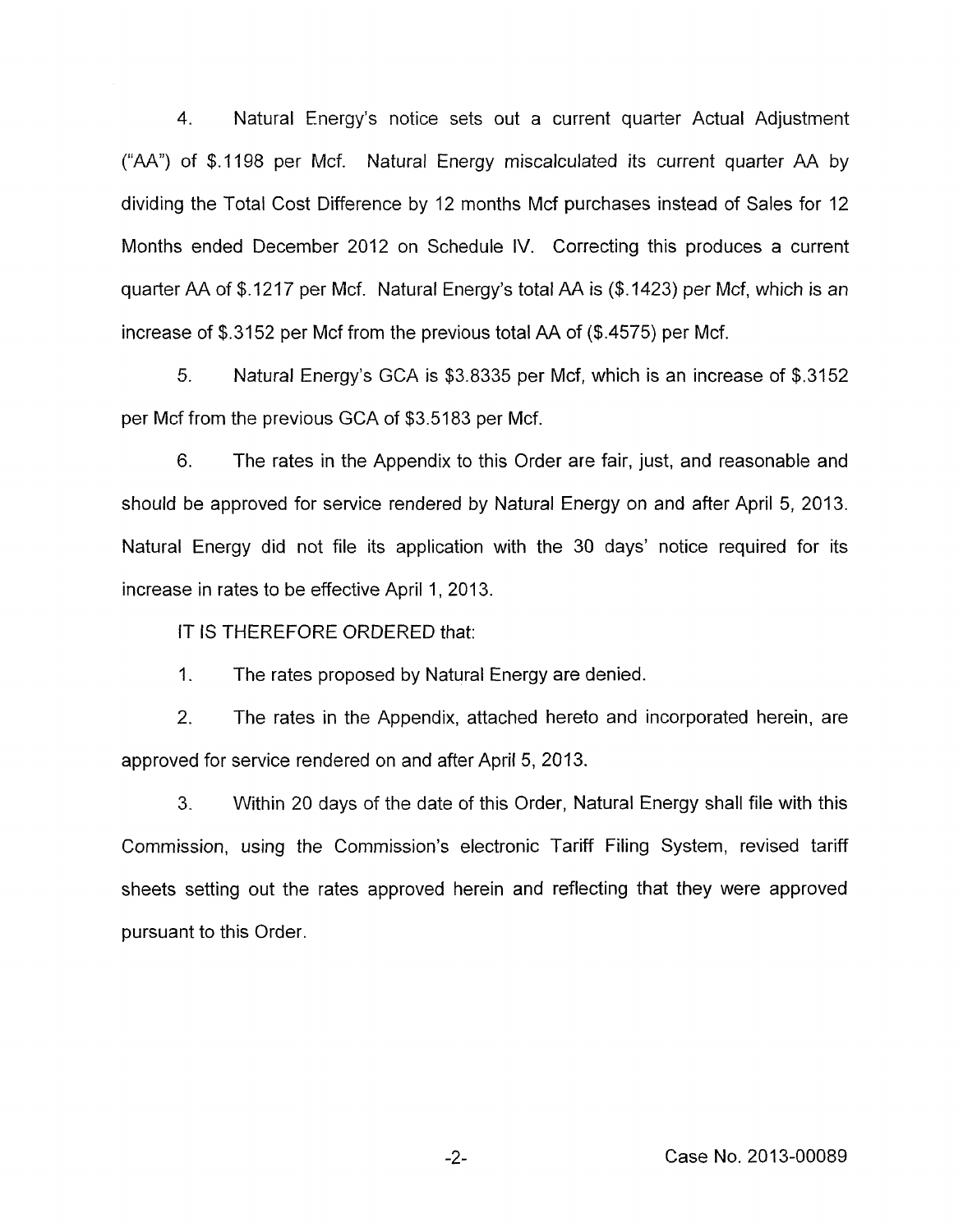**By** the Commission



*n*  ATTE Executi vе Di

Case No. 2013-00089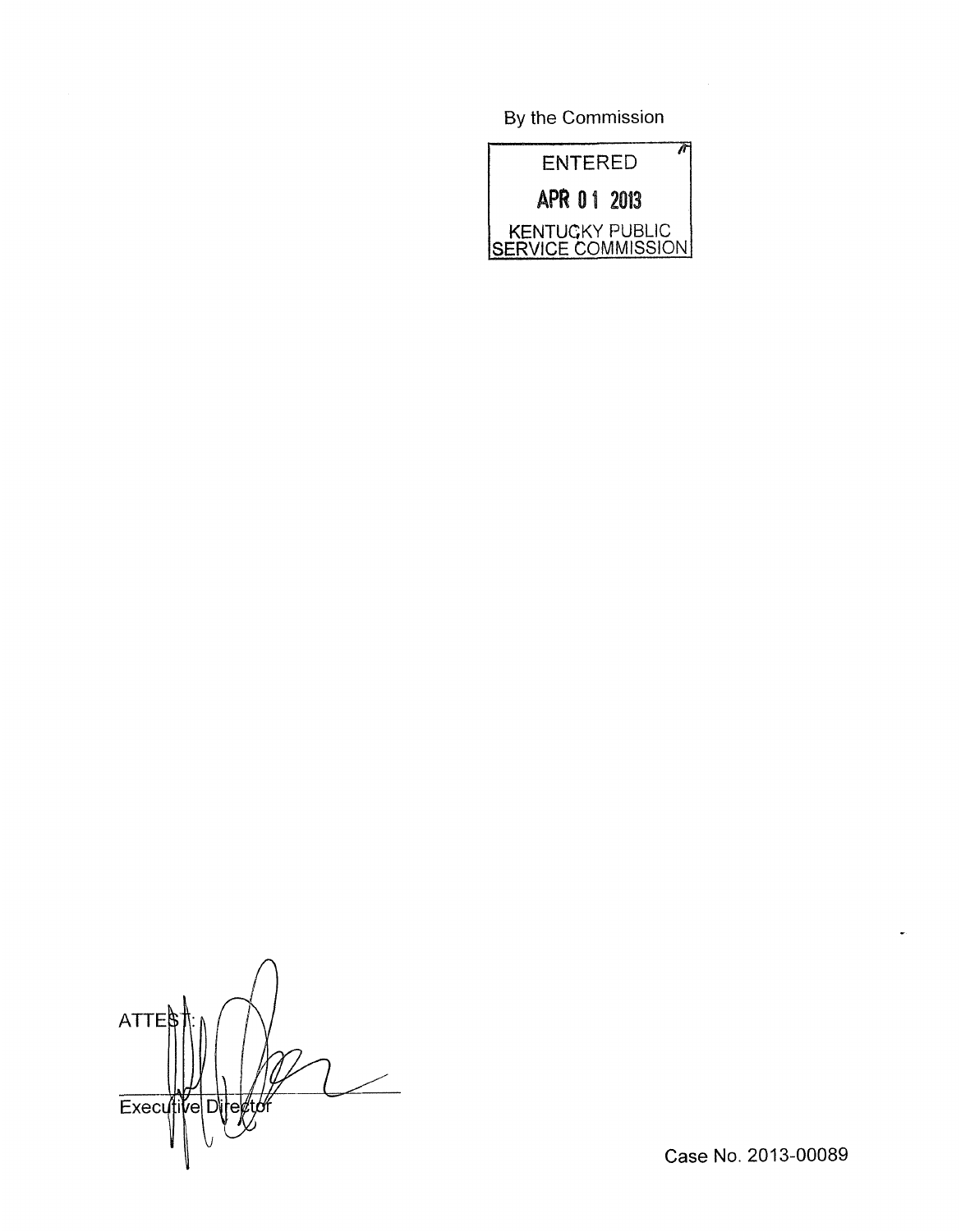# APPENDIX

#### SERVICE  $\mathbf{r}$ APPENDIX TO AN ORDER OF THE KENTUCKY P COMMISSION IN CASE NO. 2013-00089 DATED

The following rates and charges are prescribed for the customers in the area served by Natural Energy Utility Corporation. All other rates and charges not specifically mentioned herein shall remain the same as those in effect under authority of this Commission prior to the effective date of this Order.

# RATES:

| Monthly      | Base Rate | <b>Gas Cost</b><br>Recovery<br>Rate | Total<br>Rate |
|--------------|-----------|-------------------------------------|---------------|
| All Mcf      | \$4.24    | \$3.8335                            | \$8.0735      |
| Minimum Bill |           |                                     |               |

The minimum bill shall be \$8.0735.